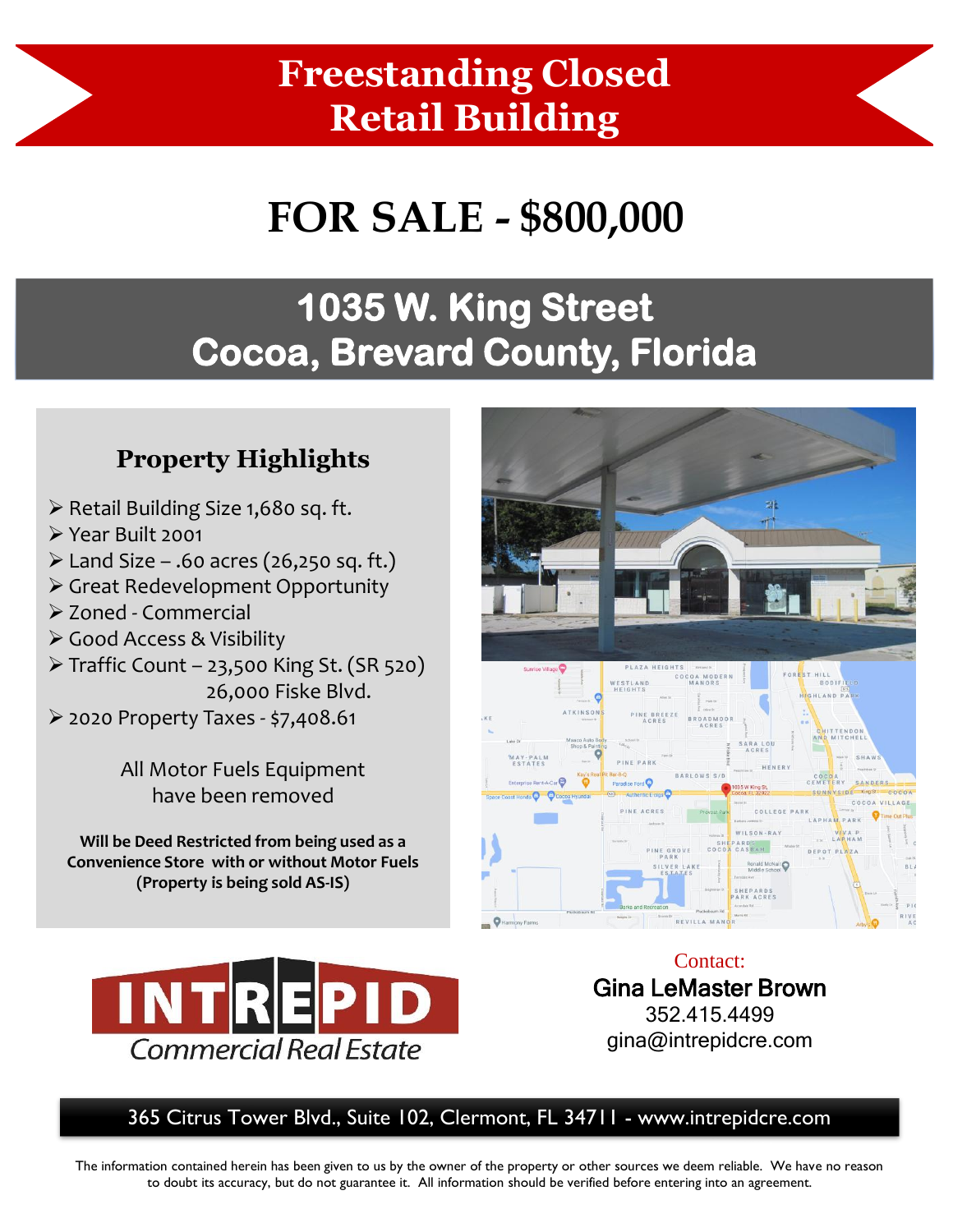### **Overhead Aerial**





**Contact** Gina LeMaster Brown 352.415.4499 gina@intrepidcre.com

365 Citrus Tower Blvd., Suite 102, Clermont, FL 34711 - www.intrepidcre.com

The information contained herein has been given to us by the owner of the property or other sources we deem reliable. We have no reason to doubt its accuracy, but do not guarantee it. All information should be verified before entering into an agreement.